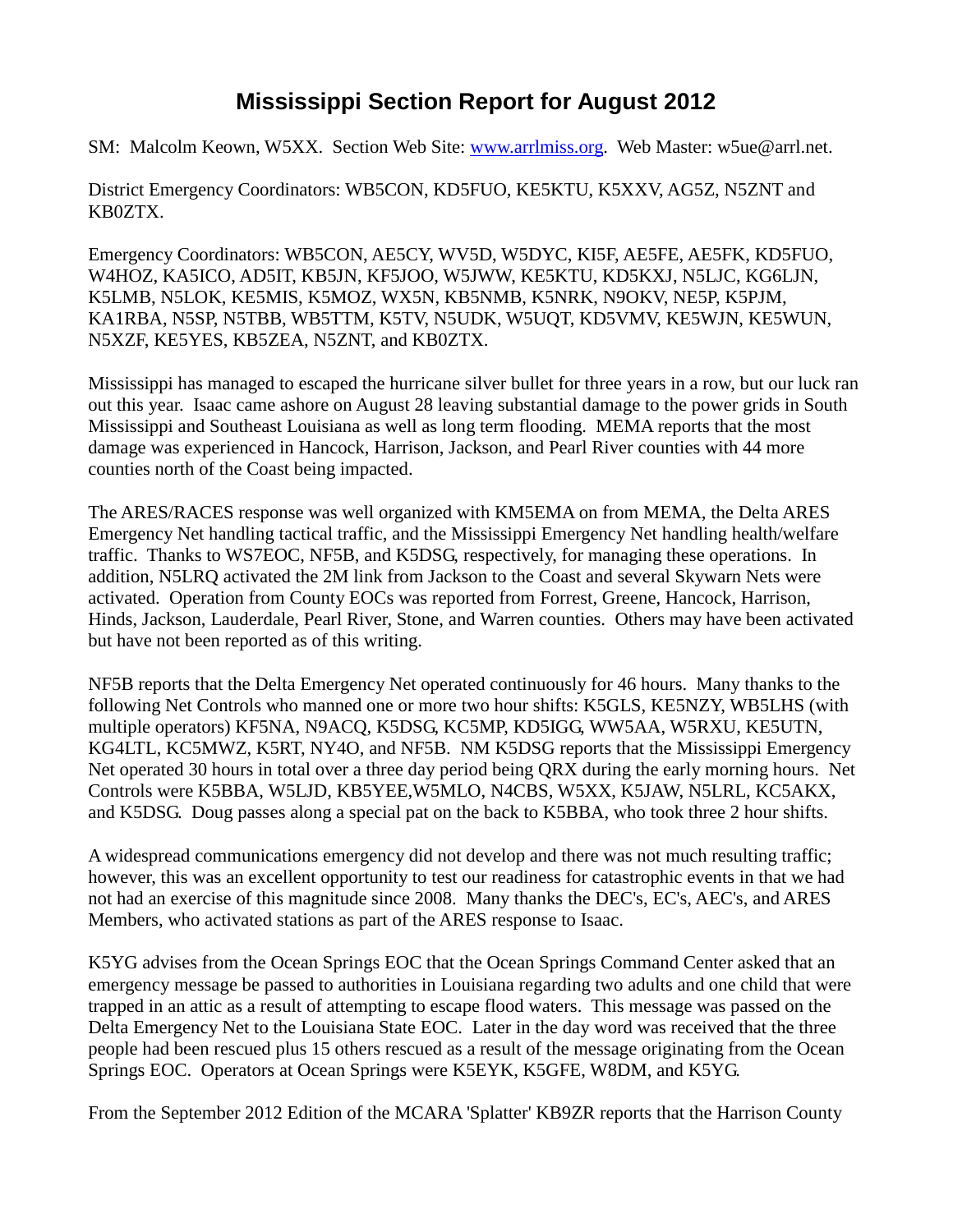EOC was activated on August 28. In response Harrison County EC N9OKV activated ARES to man W5SGL at the EOC. The ARES team was divided up into three shifts to ensure 24 hour coverage. The EOC team consisted of EC N9OKV, AEC K5KMU, AEC W5EG, AE5RI, W4WLF, and KB9ZR. W5SGL monitored the HF Nets as well as the local Emergency Net on the Biloxi 146.73 repeater. Many area hams checked into this net and monitored. These hams provided the EOC team with information as to conditions in their respective areas. W5SGL was secured on August 30, 2012. There were over 106 check-ins on 2 Meters, one emergency message was sent, 136 routine RMS messages sent, and numerous bulletins passed during the activation period. The EOC team used RMS Express for the first time passing information to MEMA in Jackson, the SHARE Coordinator at DHS in Washington DC, and Mississippi Section Manager W5XX via internet, VHF, and HF means. Much was learned about EOC operations/procedures by everyone. EC N9OKV was very pleased with the ARES activation and thanks his team for their support.

In Hancock County, the EOC was manned by Thom, KF7SEB, and Jeff, KF5JTK, the entire time of the event lasting approximately 50 hours. The traffic passed was minimal, mostly local traffic notices such as roads flooded. The Hancock County EOC was not located in a permanent location using a building that could be penetrated by RF. The team was unable to find an available opening to run coax for an outside antenna and was forced to use echolink during the first 36 hours of the operation. After the Internet went down, Thom resumed operations from his vehicle until the MEMA link to Jackson was lost. To sum it all up, Thom notes that the activation went as well as could be expected considering the activation was on a very short notice and trying to operate from a non-radio friendly structure. Thom looks forward to working on a solution for future events including plans to have a cross band repeater or a full mobile repeater.

From Forrest County EC N5SP reports that he, KD5XG, DEC AG5Z, and KF5BLR went to the EOC prior to the arrival of Isaac to inspect and determine the operational status of the Amateur Radio equipment. It was determined that additional equipment was needed to interface the HF radio to the amplifier. A phone call was made to MFJ and with their assistance an order was placed. Upon arrival, the equipment was installed which solved the problems. The EOC activated at 1700 hours on August 28 with KC5WFM being activated at the same time. KD5AXK was first on scene followed shortly by EC N5SP. Chris and Sam stayed on scene for about 2 hours at which time Chris had to leave and Sam stayed on. The emergency nets were monitored and checked into numerous times. At 2200 hours the nets secured for the night as did KC5WFM. On August 29 KC5WFM was back on the air at 0600 hours with N5SP at the controls. At 1000 hours KD5XG arrived to relieve Sam. Lex operated until 1700 hours at which time the Forrest EOC was secured. No official traffic was handled during this event by KC5WFM.

Jasper County EC WV1Q reports that the South Central Skywarn and Jasper County ARES Emergency Net was activated due to Isaac affecting the region. Jasper County had power outages countywide and low land flooding in several areas. In addition, there was flooding on Hwy 528 in Heidelberg with many roadway blockages from falling trees and heavy rains. And from Central Mississippi Skywarn, KE5PYM reports that WX5JAN was on the air 60 hours from the Jackson National Weather Service. Linda passes along a pat on the back for a job well done to KE5PTL, AD5XR, W5PRL, KF5EZW, KF5EXT, K5GCY, AE5SK, and N5XXX, who served as NCS.

….. and with Isaac in our rear view mirror its time for some fun! Thanks to the continuing hospitality of Martin, K5FLU, and the crew at MFJ, we will have our annual ARRL Day in the Park in Starkville on October 5-6 as part of the MFJ 40 th Anniversary Celebration. A link to complete details on the event is on the Section Web Site at [www.arrlmiss.org.](http://www.arrlmiss.org/) Any further questions to W5XX.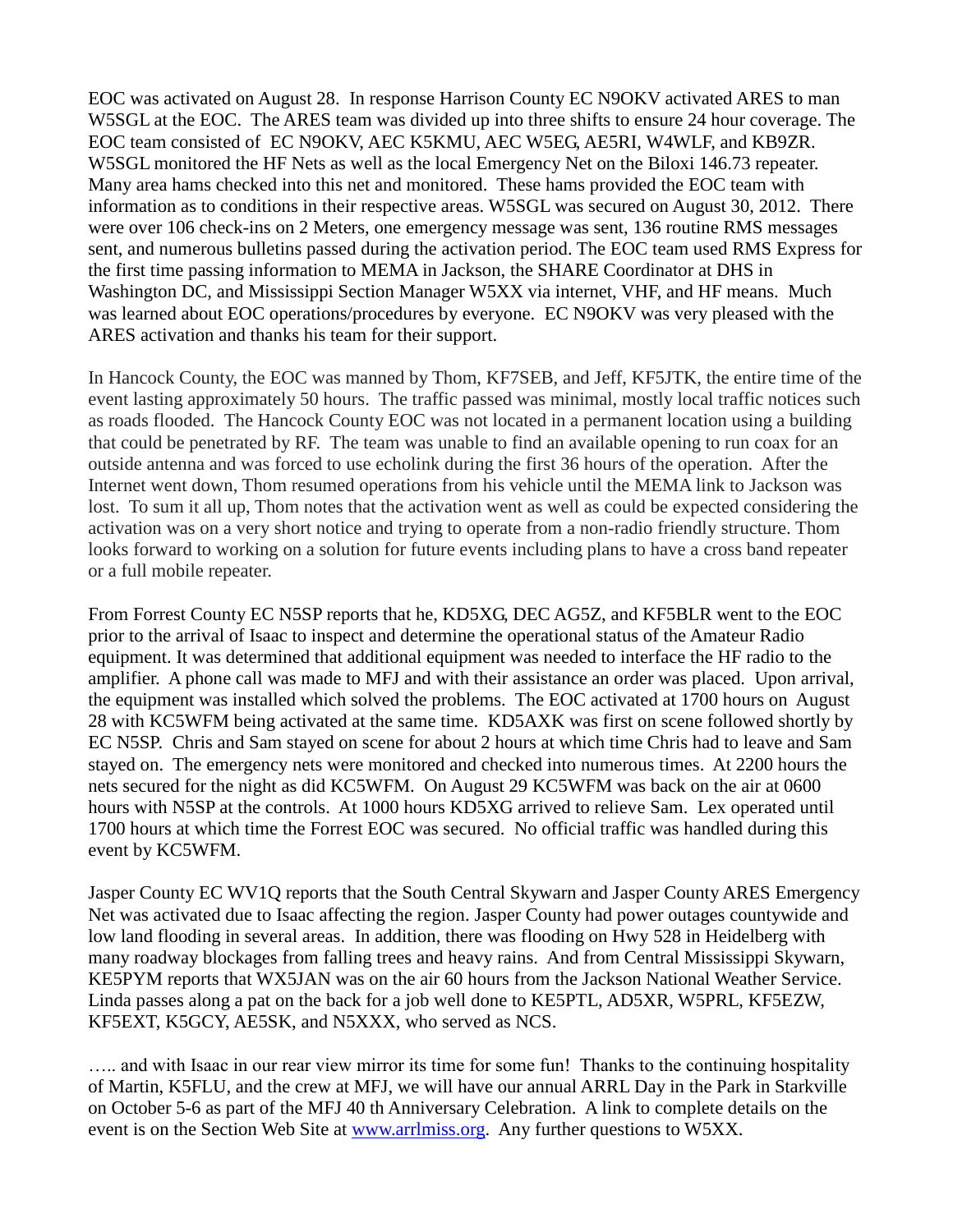From Alcorn County DEC/EC WB5CON reports that grant money came through for the ham gear at the new Alcorn County EOC. The equipment is on order and will arrive in a few days. K0RIS and K5WHB will assist in the installation next weekend. Further, the old Alcorn County ARES tower that fell during a recent storm has been removed with just a few guy wires left to clean up. About 6 sections are undamaged. The club is donating them to the Pisgah Volunteer Fire Department to mount on a trailer to use with their mobile communications center. The VFD brought their mobile communication center to the recent ACARES meeting for a show and tell. The center is built inside an 18 wheeler trailer. It has been insulated, with lighting, and heating and cooling. There are multiple work stations with computers, HF/VHF/UHF ham gear, and public service gear. The computers are networked to a local server with detailed topo maps of Mississippi and parts of surrounding states. They also have two 10KW diesel generators, running on biofuel. Very impressive. They have deployed it recently for an airplane crash in Prentiss County and for a missing person search.

Ham Radio and the Olde Town Middle School got a nice PR Plug in the August 30 Edition of the National Science Teachers Association Web Digest. The article discusses N5VEI's Radio and Technology Club's two balloon launches and the role Ham Radio played in the construction, launch and recovery.

Welcome to the following new Hams in Mississippi in August: KF5RLB, Jeffrey – Olive Branch; KF5RQD, David – Hernando; KF5RQM, Bryan – Burnsville; KF5RQN, Jeff – Guntown; KF5RQO, Kevin – Saltillo; KF5RQP, Kenneth – Shannon; KF5RQQ, Elise – Steens; KF5RQR, Barrett – Laurel; KF5RQS, Douglas – Stringer; KF5RQT, Ryann – Steens; KF5RRL, Christopher – Ocean Springs; KF5RSR, Jonathan – Hernando; KF5RSS, Nathan – Hernando; KF5RVN, Susannah – Hernando; and KF5RVO, Paul – Southaven.

Also welcome to the following new ARRL Members in August: KF5AGC – Wiggins; KE5FFX – Senatobia; AF5GE – Petal; KC5IIW – Morton; KF5KDJ – Moss Point; KF5KVL – Southaven; KF5MPM – Moss Point; N5MVF – Columbus; K7OAL – Perkinston; KD7QYY – Saltillo; KF7SEB – Picayune; AE7WE – Saltillo; KF5RFA – Brandon; KB5UEJ – Moss Point; and AE5WV – Saucier. The Mississippi ARRL Membership has dropped to 1,102. Let's don't drop below 1,100. Our record was 1,119 in June. Time to go back to work!

Congratulations to the following on their upgrades: KF5EZT – Brandon; KF5RDR – Byhalia; and KF5RGQ – Fulton;

Club Newsletters/Reports: Hattiesburg ARC (AC5E), Meridian ARC (W5MAV), Mississippi Coast ARA (KB9ZR), and the Northeast Mississippi ARA (KE5SSB).

DEC/EC Reports: WB5CON (NE MS/Alcorn), KA4CSG (AEC)(Warren), KF5EZT (AEC)(Rankin), AE5FE (Lauderdale/Clarke), K5MOZ (Jackson), KB5NMB (Itawamba), WX5N (Prentiss/Tishomingo), N9OKV (Harrison), NE5P (Lamar), N5SP (Forrest), WV1Q (Jasper), N5UDK (Stone), and KE5WJN (Pearl River).

Technical Specialist Report: W5UE

HF Net Reports - sessions/QNI/QTC (Net Manager)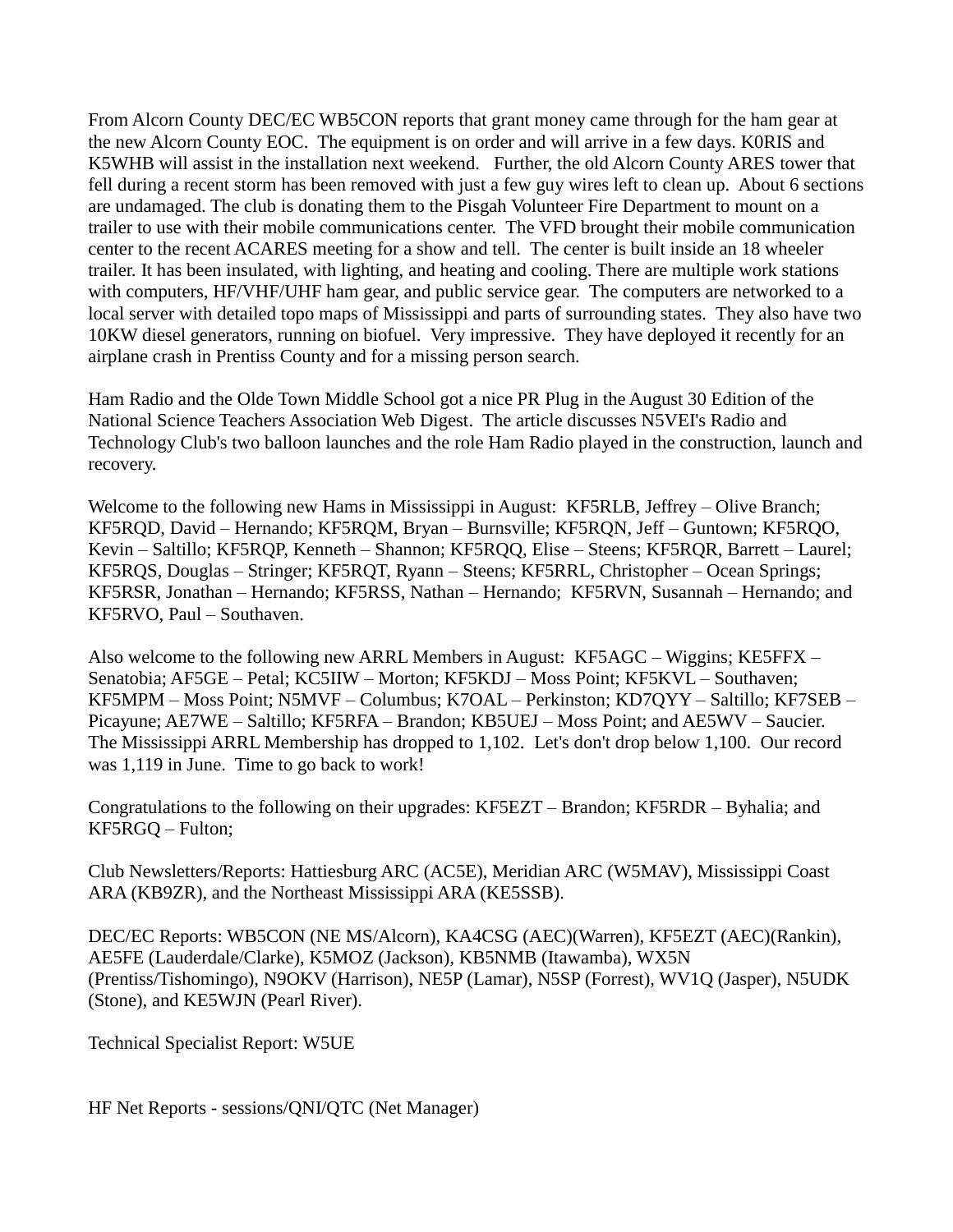Magnolia Section Net 31/1093/6 (K5DSG)

MS Baptist Hams Net 4/23/0 (WF5F)

MSPN 31/1689/15 (K5NRK)

MS Slow Net 23/45/0 (W3TWD)

VHF Net Reports - sessions/QNI/QTC (Net Manager)

Booneville and Prentiss County ARES 4/49/2 (WX5N)

Capital Area Em Net 4/80/0 (K5XU)

Central Mississippi Skywarn 1/89/10 (KE5PYM) Operation during Isaac

Delta ARES Net 4/17/0 (K5JAW)

Grenada County Net 4/10/0 (AD5IT)

Hattiesburg AEN 4/102/0 (K5MIQ)

Itawamba County ARES 5/93/2 (KB5NMB) One Skywarn activation

Jackson ARC Em Net 3/31/0 (N5DU)

Jackson Co ARES Net 27/368/1 (K5MOZ)

Magnolia DX Assn 4/64/0 (K5OAZ)

Meridian Area EN 7/81/7 (AE5FE)

Metro Jackson ARES Net 4/70/1 (K5GCY)

Mississippi Coast ARA 4/67/0 (K5KMU)

Mississippi Coast ARA Tech Net 4/21/0 (K5KMU)

Miss/Lou Em Net 4/29/0 (K5NRK)

NE MS Skywarn X/XX/X (W5LMW)

Olive Branch ARC Tech and Info Net 6/45/0 (KD5CKP)

Panola County ARES 3/21/0 (KC5DPJ).

Pearl River County ARES 5/74/0 (KE5WJN) 1 EMCOMM Operation (Isaac)